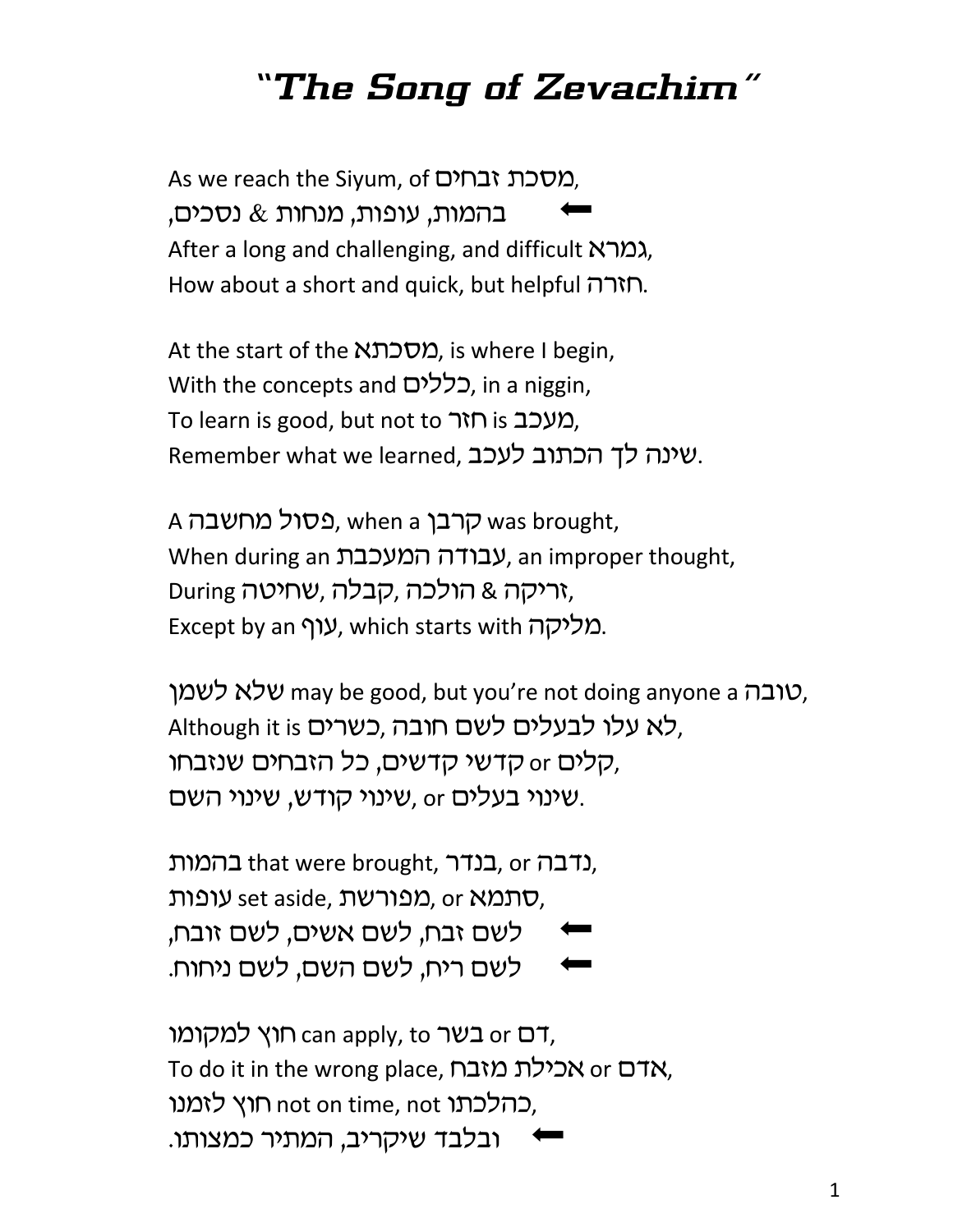A עם הארץ, must be learned, not an כהן, To make something ברת, and earn someone ה באיכיו without the באיכיו, you may be able to בטור, Depending if you hold, ראין מפגלין בחצי המתיר.

Is ביגול, a היבור or must it be היגול,  $T$ ניבור a  $\sigma$ not by a קרבן יחיד, a מסול, כזית כזית, and all the הברות, עירוב מחשבות ,is that כזית וכזית.

It stood in the  $\mathcal{V}$ , and brought forth a  $\mathcal{V}$ ר, 32 square אמות, this outside 25. הרבע קרנות and the יסוד, ר' מתנות and the ,שירים and הזיות.

Up the CLIMbed, on to the כבש Past the כובב and מקום הילוך הכהנים, How did he turn, where should he begin, . כל פינות שאתה פונה, לא יהו אלא ימין

The דרשות, of כסוקים, of דיוקים, What was shpritzed above or below, the רוט הסיקרא, Is the מתנות are all the ,שיריים מעכב, Is the Is it למצוה or כלחיוב, what if it spilled or depleted.

Where exactly was the  $\mathsf{NIN}$ , it is always a riddle, Was it to the north or the south, or right in the middle, Can a יושב or a kthc can a ktah. אימורים, How 'bout a וונן or a טמא. or a כפורים.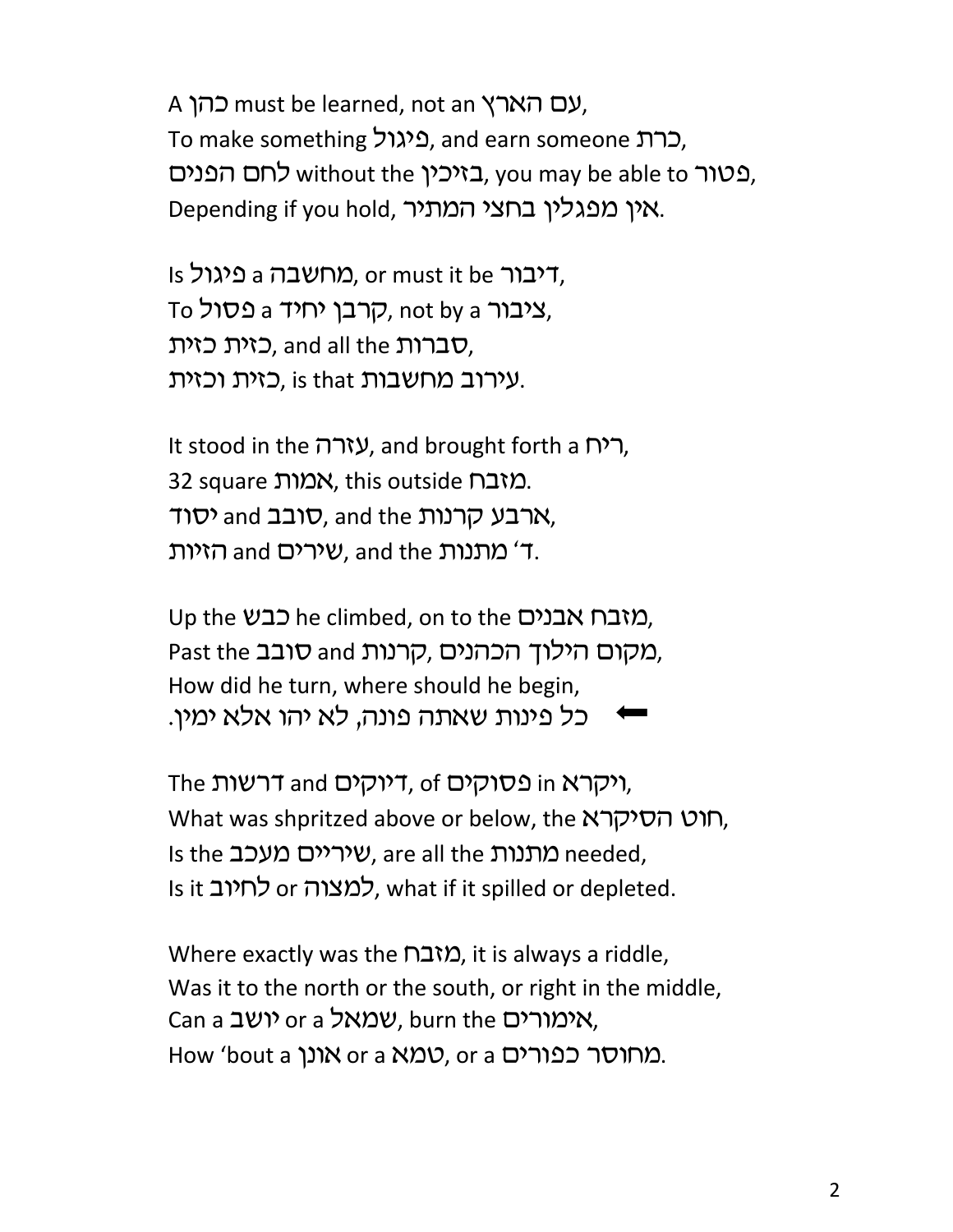רמים  $\&$  בשר the ,שילה, and גלגל, משכן, בית עולמים and the נוב וגבעון, Is קידשה לשעתה, קדושה ראשונה, Does the *הייטער* extend, forever on יינטער.

Where exactly, we learned in  $K\Lambda$ . Was each עבודה performed, in the עזרה, On which part of the  $\bigcap$ גריקה, was done the  $\bigcap$ יר Where was the Kohen, when he did the מליקה.

The הלכה למשה מסיני, of ,תטאות המתות Roshei Teivos of ותמנע, to remember the five cases, עיברה שנתה or, כיפרו בעליה,  $\rightarrow$  מתו בעליה, ולד חטאת, ותמורתה

The charts and calculations, the קינים in סשניות, A (מינים, a mixup of טאת העוף, a mixup of a How many birds?, She won't know what hit her, If she was כירשה משני מינים. and hp

os or ohrct, what to do if there was a mixup, The נמרא had a מחלוקת, how to do a fix up, כהן tell the רבנן, the ישפך לאמה, But רואין is באתיר, he relies on מתיר,

הנתנין למעלה or כוסות or קינים, הנתנין למטה or בעלי מומין or המידים, תתיכות what to do with שלמים or חתיכות,  $T$ ריקות T, how to handle the הריקות.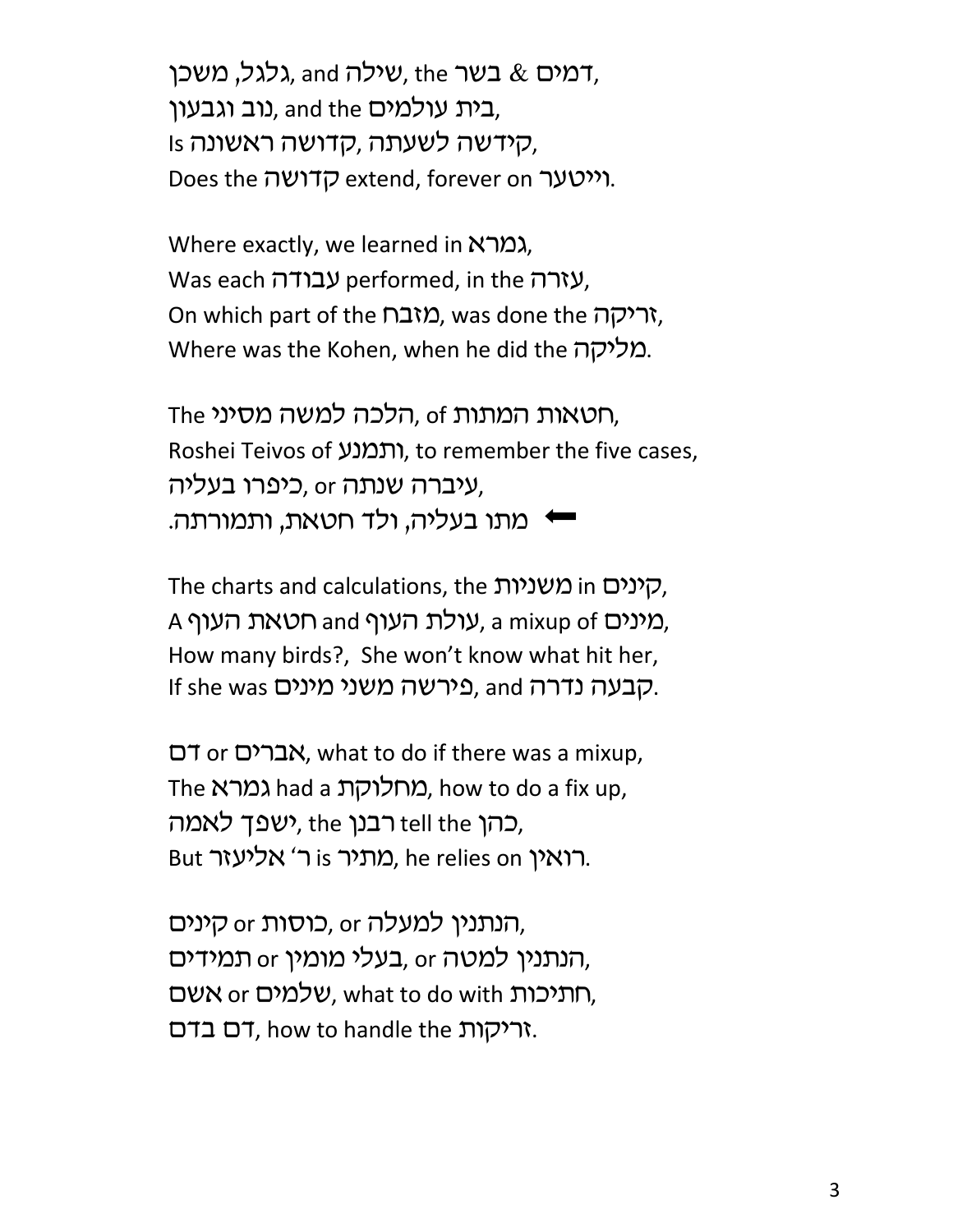We say it by <sup>D</sup>T or רשר, what about *בחים*, Do we also say, בעלי חיים נדחים, An עוף that is בשר do to its' בשר, what does באר Is it like טריפתה מטומאתה, מטהרת that is .

מבדיל goes above, and be sure to be מבדיל, לא יבדיל goes below, and of course רלא יבדיל, The עולה is squished, and then burned complete, The הר is thrown, the כהן ate up its meat.

The rules so exact, it is almost Yekish, Does חוזר ומלמד בהקיש ,דבר הלמוד בק"ו, How to ומידות the ה' ישמעאל אומר, of ר' Have you ever heard of a בן בנו של ק"ו, א"ר, א

A הקיש followed by a הקיש, we try to uncover, A גאירה שוה followed by a גאירה שוה, followed by a With וולין we can ink, but for הדשים, but hyth אומד Do we go בתר מלמד. or do we follow the הלומד.

No מקומן של זבחים ,פרק איזהו in מחלוקת, וסכים and תנופה but needs כדשי קלים. תתן ד', קדשי קדשים is מאת we learnt, The כולו כליל is בולו כליל, completely burnt.

The שבועות on שבועות, along with the שהי הלחם, A קדושתו מרחם, אינו נפדה, is בכור, The שלמים, is eaten for a day, not so by a שלמים, עפיכה or יריקה. how to apply the  $\mathcal V$ ריקה.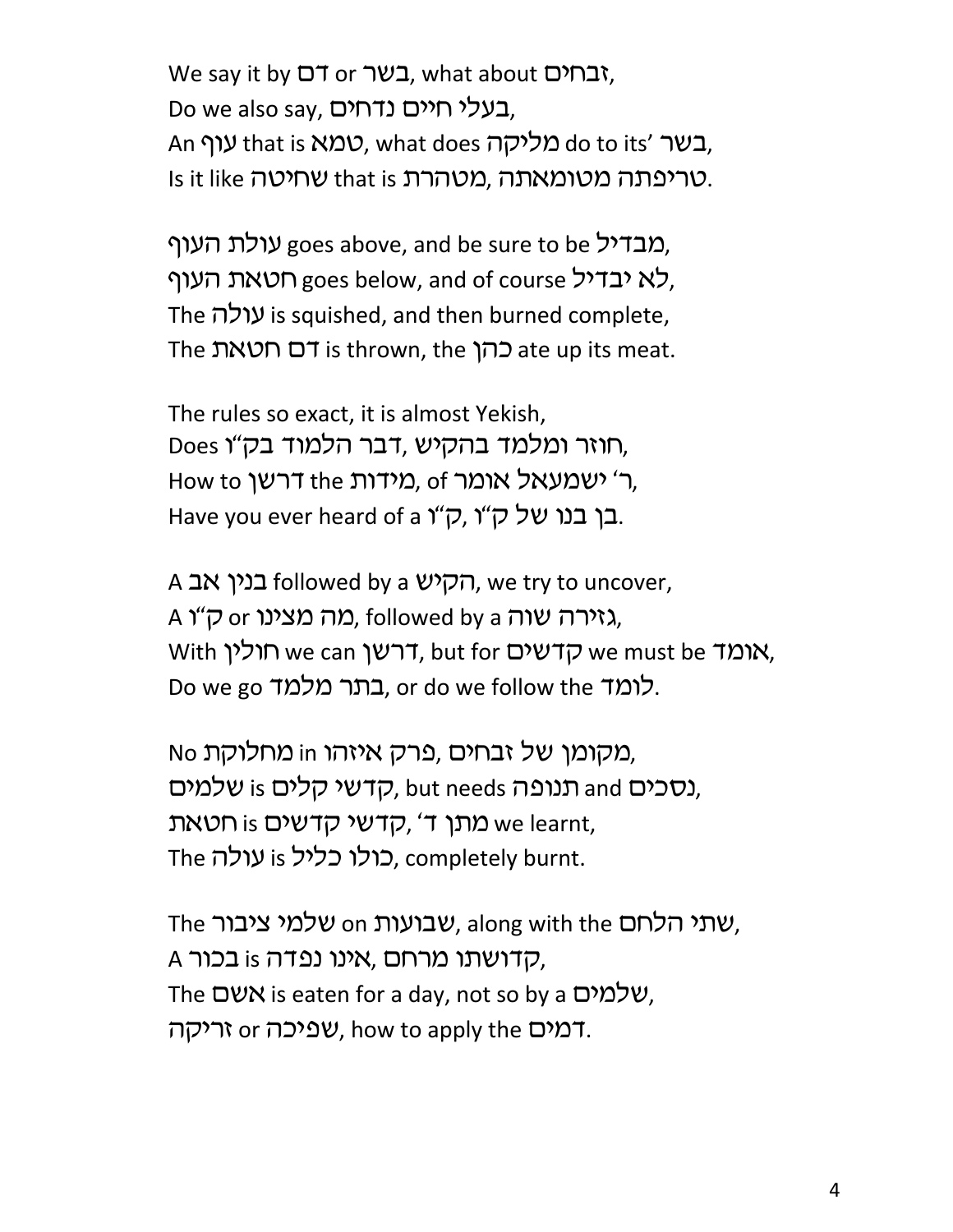A רוק, some are even a כסוק from a לימוד, תנופת חזה ושוק, together, תנופת חזה ושוק, The forty רמצות, לחמי תודה, נאכלין בכל העיר, עד חצות.

אופן in any כרודש a יוצא or אופן, יצא דופן or a מוקצה, נרבע, טרפה), כל שפסולו בקודש, the הולט, פולט אם עלו לא ירדו. except what it is נ

The כהנים, performed their עבודה, כיבוס on a דב, required כיבוס, Cooking of הרבנות, the הליעות, went , Kashering the pots, with מריקה ושטיפה.

An eartenware כלי, together with its cover, No other עצה, עצה, Is washing in cold and hot, what ומריקה ושטיפה is about, Or is it similar to a  $\mathcal{D}$ , to wash inside and out.

Let's רללים some כללים, that we may call miscellaneous, But each נצחיות is נאמרא, nothing extraneous, Every הלכה and משנה, each גמרא, How else to remember, but חזרה חזרה.

The הרדה, אצבע, קרן, required, הרדה, Do you recall כ׳ יהודה, according to כ׳ יהודה, פרים and אילים, עיזים and כבשים, Remember the *N* תידוש, of the הקני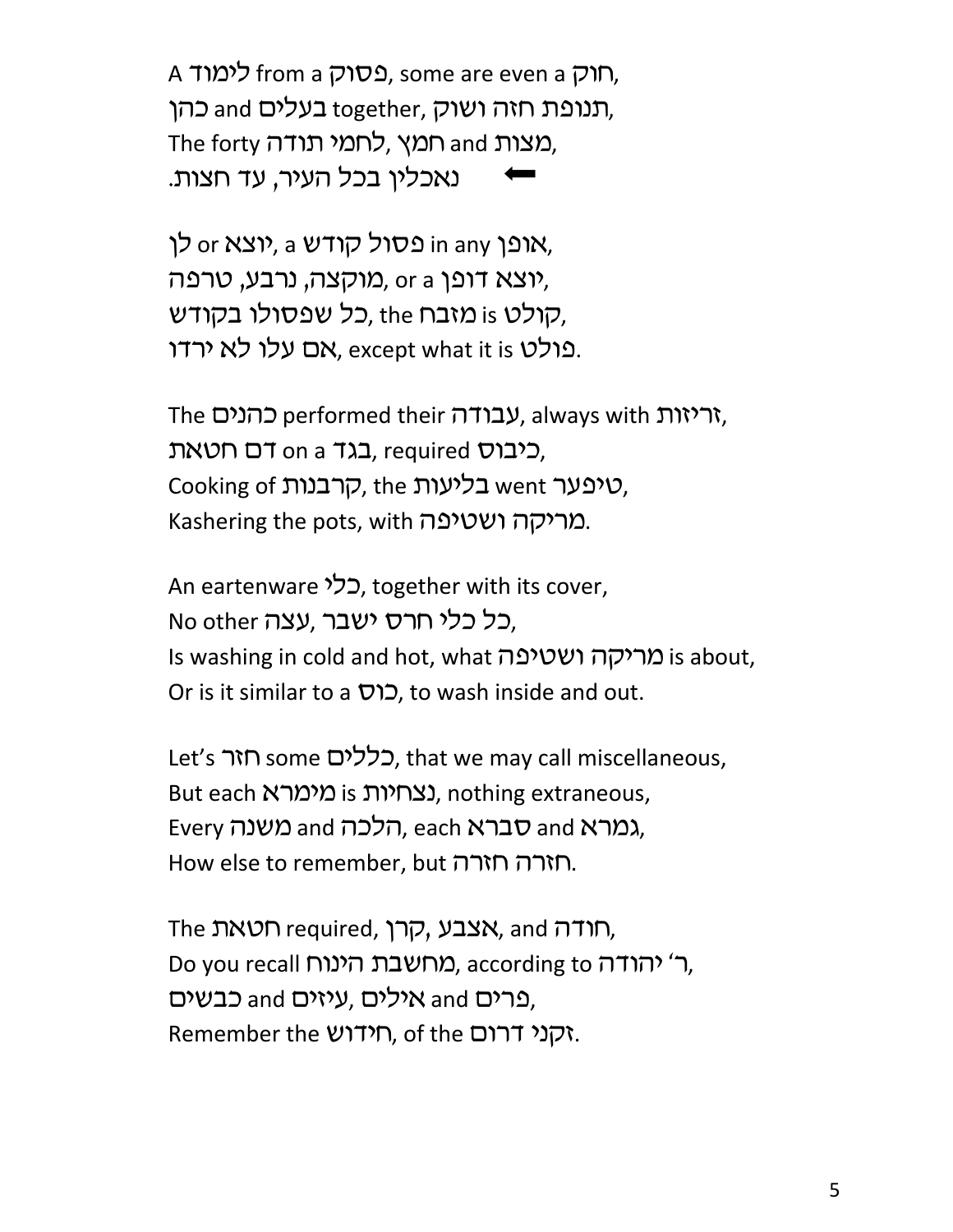יסוד ,which had no ישולת העוף, which had no su How מליקה was done, עבודה קשה עד מאוד, לבונה and שמן is brought, with לבונה, Not by a לברר עונה, which is כאנחת סוטה.

The layout of the בית המקדש, does it sound like a mish mish, The עזרה and אולם, the היכל The שלחן, and its special הטרת and its special n No בין אולם למזבח.

Is שמה ביאה ,ביאת מקצת, An בית הבליעה in the מטמא is עוף טהור. The כלי שרת with a בגדי כהונה in הייליגער עבודה, Not a שאכל, but כרת gets שאכל,

תורה all listed in the כאתנת, לוג שמן של מצורע ,עורות and the חזה ושוק, משמח is כהן, the אכילת קדשים, When he eats the רשל מזבח, not לחמו של מזבח,

Every מימרא so important, each one so spectacular, Each כלל and יסוד, now part of our vernacular, ' חטאת הפנימית, שעיר המשתלח, מתן בהונות, הפשט ונתוח, קיץ המזבח, חטאת חיצונות.

The cleaning and washing, of הרב וכרעים, תמיד של בין הערבים , after מזבח, astric הת מוספי ימים טובים and, שבת of קרבנות, ש תדיר ושאינו תדיר, תדיר קודם.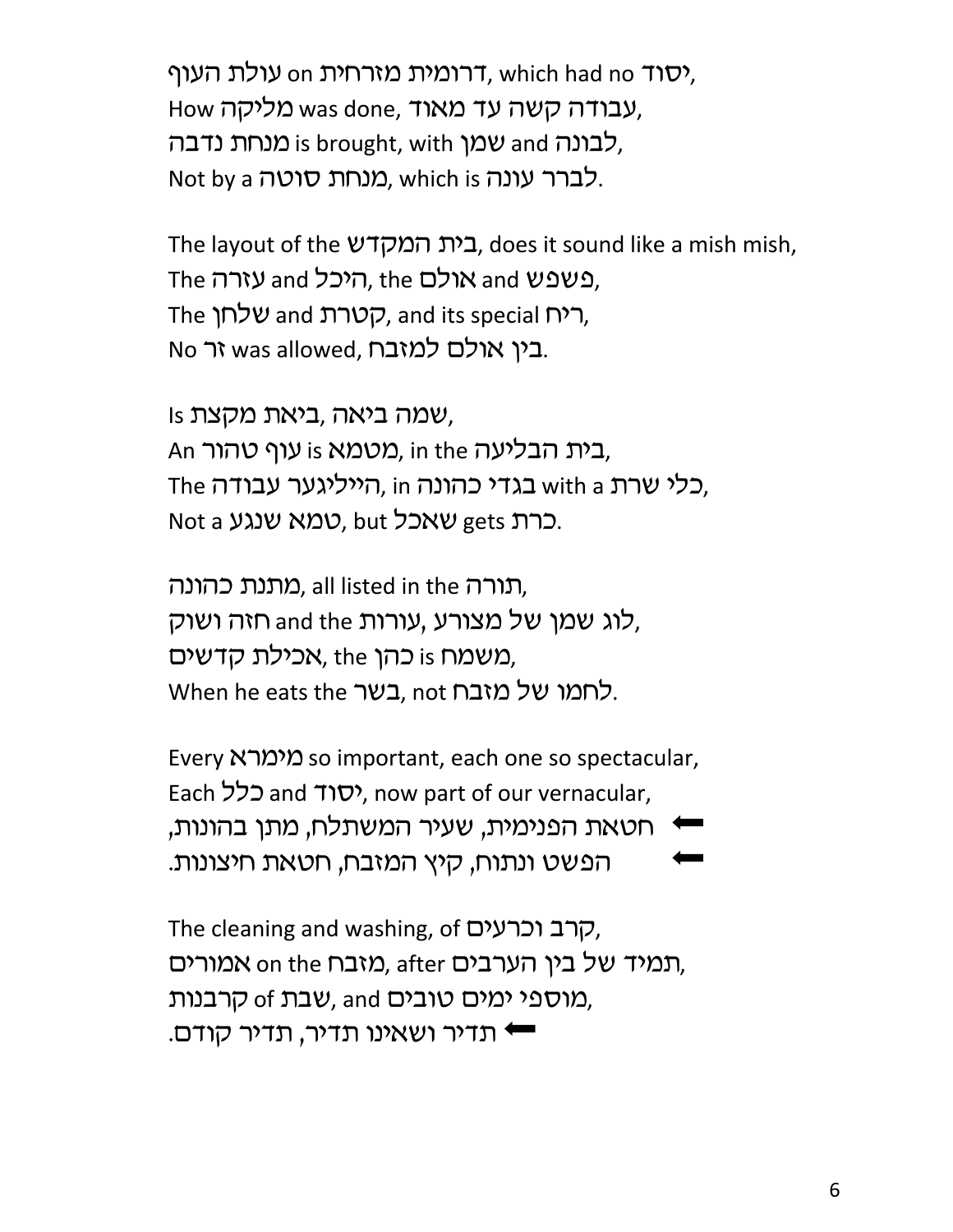All the steps lead to, the רמים, שלמים and תודה by , שלמים and שהן. The ריצוי, which brings on the ריצוי, Pouring or shmearing, כויצוי or אריקה.

עושר or y נהמה a ,עולה ויורד for an עוף or שנחה, Does it ever make a difference, if something had a שעת הכושר, מודה or כדלת, one thing you must be כדק הבית, Once it becomes הדושת הגוף ,no way to be כודה.

A פשוטו של מקרא trenging רבשה, Each word and each letter, in לפר ויקרא, The complicated גרסאות, the f<sup>"</sup>ם or the *vy*, Where do we learn from, תיכף לסמיכה שחיטה.

How the כהן stood, when he did קידוש ידים, At the כיור in the עזרה, did it flow מים חיים, Is it burnt in the בית הבירה, or right there in the בית הבירה, כל שבחטאת מתות, אשם ניתק לריעה.

An העמה An שבט יהודה, מזבח, By a bird we say, בעופות הכרות בעופות, There is קלים, and also קלים, and also Not according to ר׳ יוסי הגלילי, who holds בממון בעלים.

A מנחה of  $\sigma$ , יין of  $\sigma$  נסכים, סולת, דוקין שבעין an y ווף not a לוחוסר אברים, איסור והיתר, how much is a little, Do we rely on a רוב, or need more for ביטול.